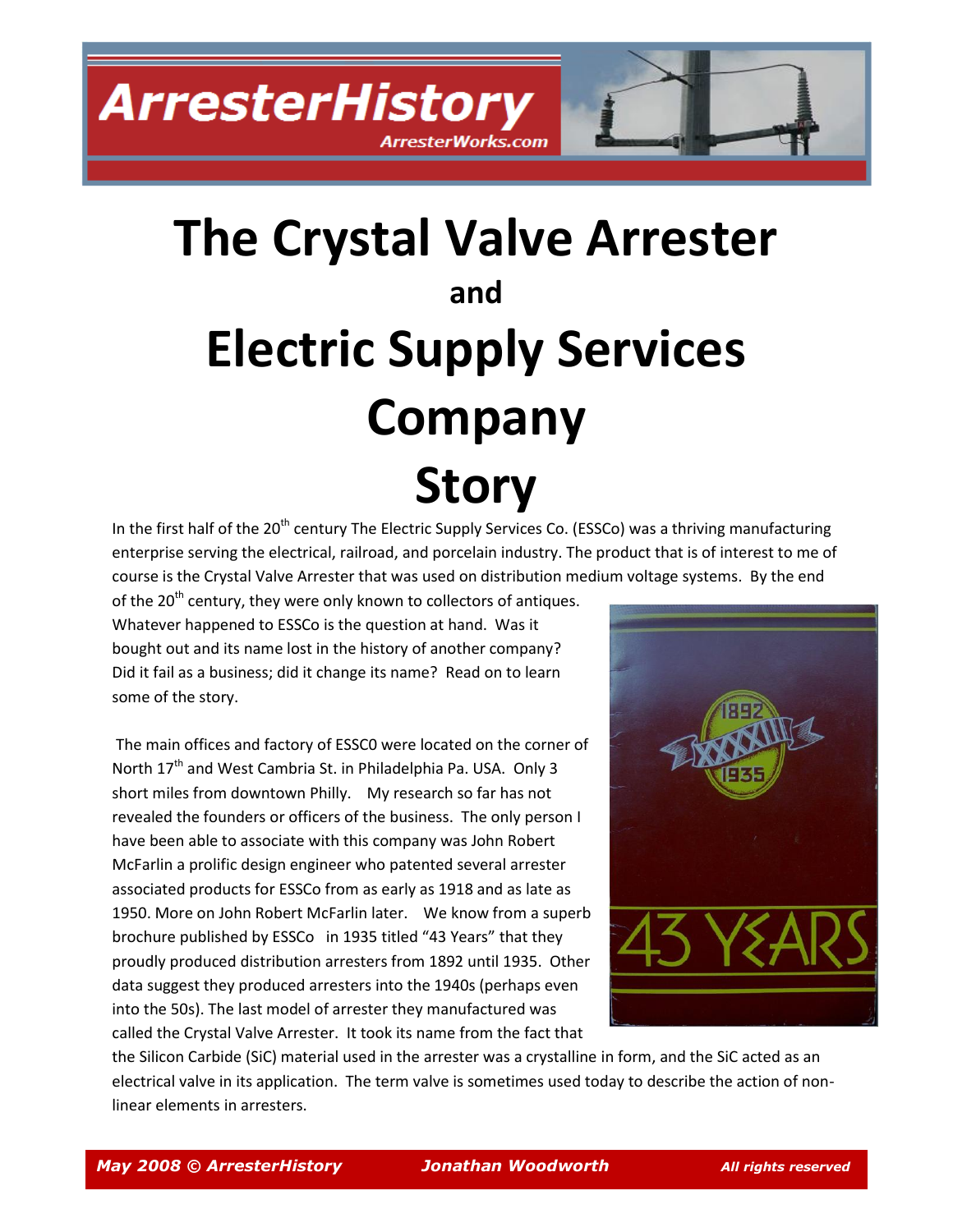ArresterWorks.com

Today the name Crystal Valve is only known to collectors of antiques. With the last arrester being produced between 60 and 70 years ago, they would be a rare find on a system today. ESSCo was involved in much more than surge arresters, but from their 1935 brochure it is obvious they were serious in their involvement in the distribution arrester business. They produced AC and DC arresters, they also produced railroad equipment such as electrical and telephone boxes. It appears that they also

manufactured batteries. One of the more prominent products they produced was Franklin Porcelain which seems to be the product that has lasted the longest and is most well known.

From their brochure, they started producing power system arresters when power systems were born, in the early 1890's. It is obvious that the writer of the brochure was well versed in arrester technology. The purpose of the brochure was stated to help users of arresters understand arresters better. It is also obvious that they were showing off their technical prowess on the subject of lightning protection. By the end of the brochure it is an all out advertisement with encouragement to go out and buy more arresters. Especially the Crystal Valve arrester since it is the best.

Their first arresters were for systems up to 3500 volts and it was simply a gap in series with a coil and a second gap in parallel with the coil. They components were mounted on porcelain or wood. This was a very typical arrester design of those days, and patented heavily by GE and Westinghouse. The brochure takes the reader up through the years with comments about each new arrester design.

In 1902, 1906 and 1909 the designs used similar components with improved characteristics. By 1906 they had arrester ratings up to 20,000 volts and were able to handle more fault current during a discharge event.

In 1916 ESSCo introduced a new arrester using the more modern expulsion type arrester design. In addition to the series gap and resistor, this "Keystone Expulsion Type Arrester" used an expulsion tube that blasted gas out the end during the follow current portion of the lightning discharge event. This blast of



**1902**

gas was in such a way that it helped terminate the discharge event. This Keystone Expulsion arrester was also completely self contained and did not need regular inspection. Just a note on the term keystone that appear throughout the brochure. Pennsylvania is the Keystone State, and the keystone has been the state symbol for many years. It is interesting to see the patriotism and ownership of the keystone symbol in this company.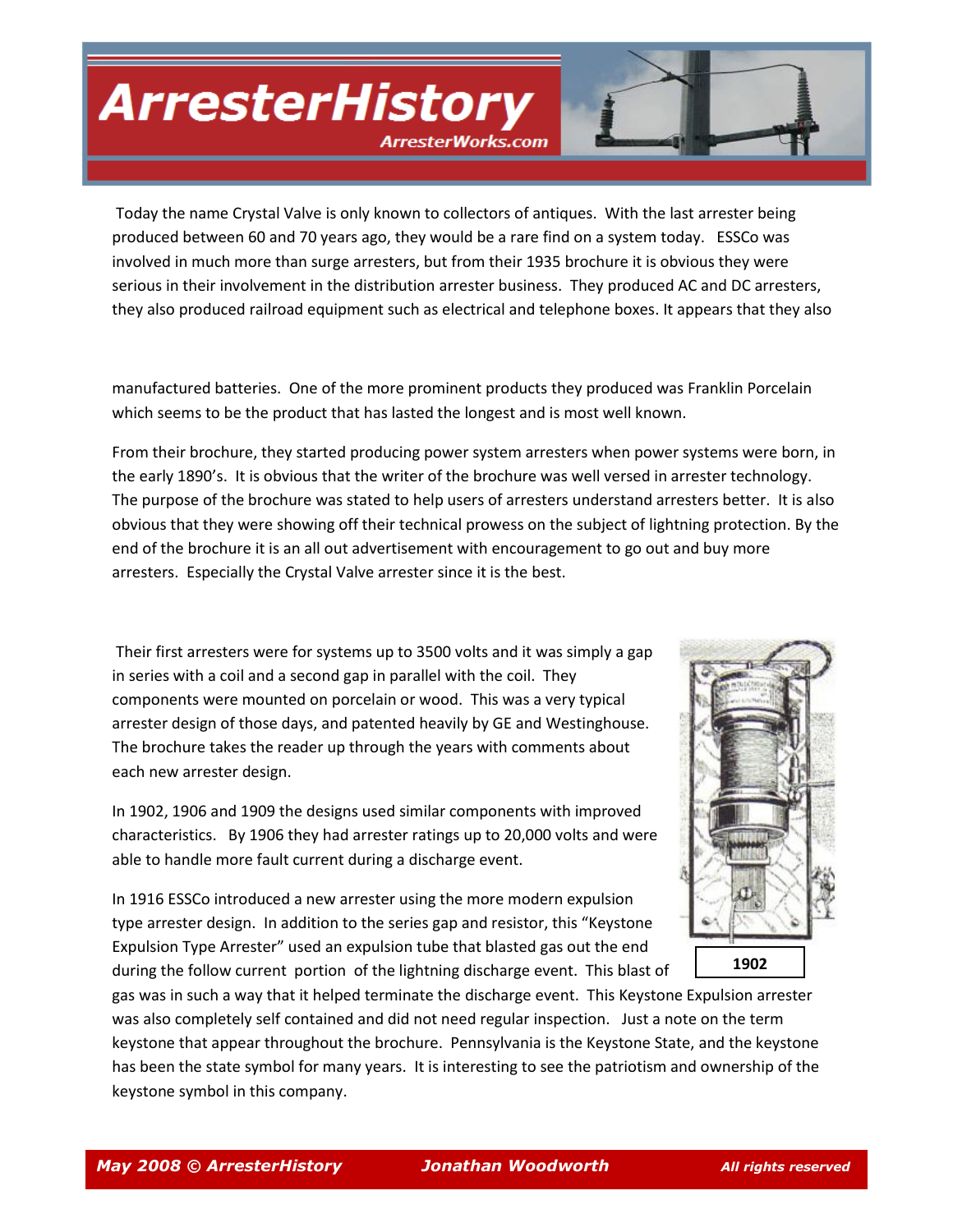ArresterWorks.com

The author of the brochure also mentions that by 1916 it had become or was becoming popular to mount lightning arresters directly on every transformer for improved protection. This is still the accepted application method for arresters and transformers in lightning prone areas of the world.

An engineer by the name of John Robert McFarlin appears

on the scene ca. 1917 with his first patent application that issued in 1918 (1,278,683) and was assigned to the ESSCo a Philadelphia corporation. This patent was for the design of the Keystone Expulsion Type Arrester. He was the sole patent producer for the company with at least 18



patents related to arresters up until 1950. In the 30's he and an engineer from the Carborundum Co in Niagara Falls NY developed improved silicon carbide formulations that lowered discharge voltage of

arresters. It would seem that Mr. McFarlin was the primary engineer for the Electric Supply Services Co. through the years.

By 1926 a new type of arrester was introduced by ESSCo that utilized the newly discovered capabilities of the highly refectory crystals of the carbon group. The Crystal Valve Arrester line was born. John Robert McFarlin again was the inventor.

The brochure "43 Years" takes the reader through the history of ESSCo up until 1935 where it ends with a strong sales pitch to buy the Crystal Valve arrester because it represents such high quality. There is a promise that this brochure was just the beginning of several that would help arrester users better understand the products they were using.

From the US patent database, John Robert McFarlin was active in the arrester business from 1916 to 1944. He filed his last patent in 1944 but it was not issued until 1951.